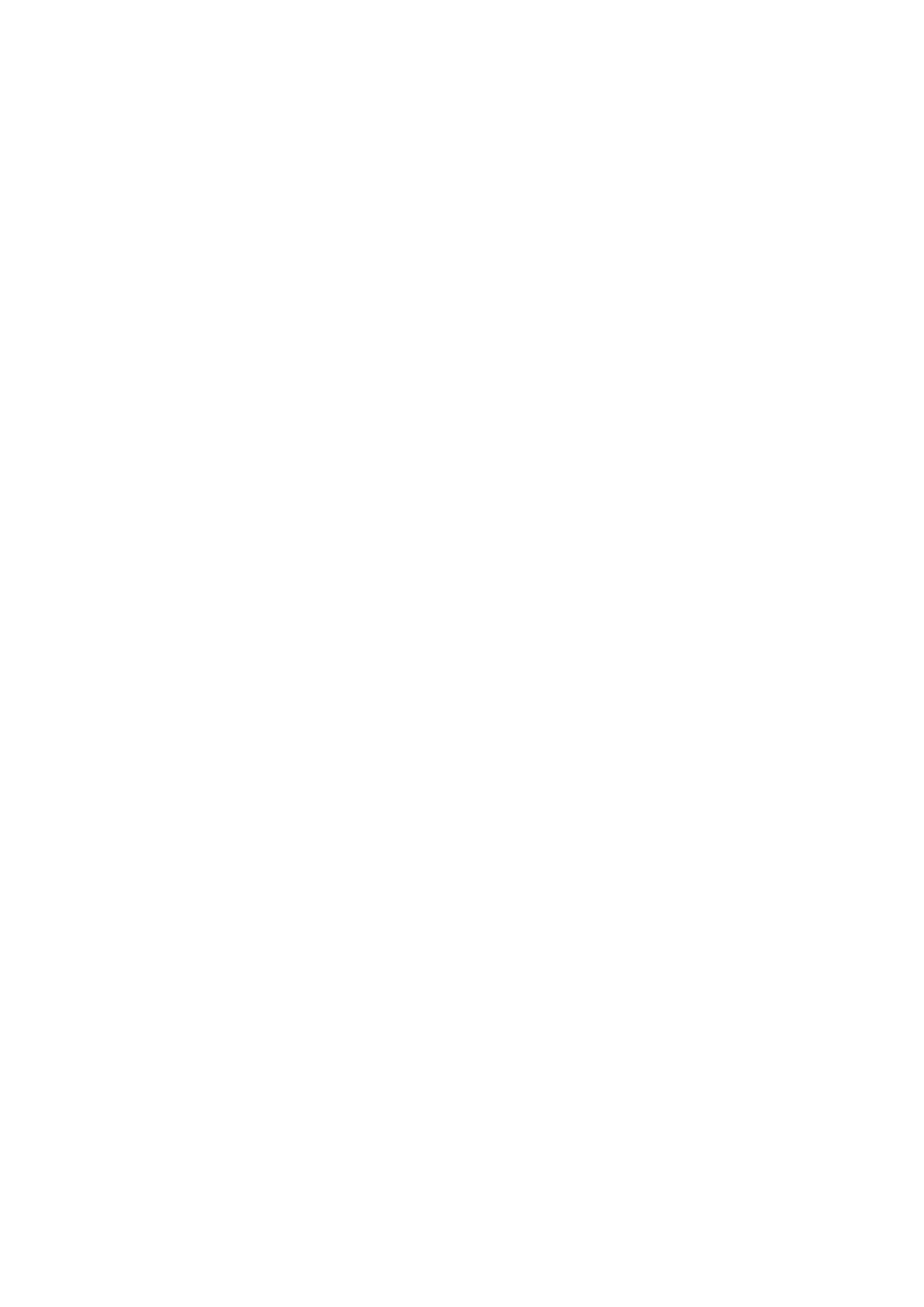# **INTERIM EVALUATION STUDY OF THE MAIS CENTRO REGIONAL OPERATIONAL PROGRAMME**

Executive Summary | March 2014

mais CEI Programa Operacional Regional do Centro

## **Author**

Augusto Mateus & Associados, Sociedade de Consultores, Lda.



tade de Con res. Lda

# **Evaluation Team:**

Augusto Mateus Paulo Madruga Sandra Primitivo

Ana Caetano Cristina Cabral Dalila Farinha Filipa Lopes Gonçalo Caetano Hermano Rodrigues Rui Ferreira Susana Gouveia

**Translation** Per Christopher Foster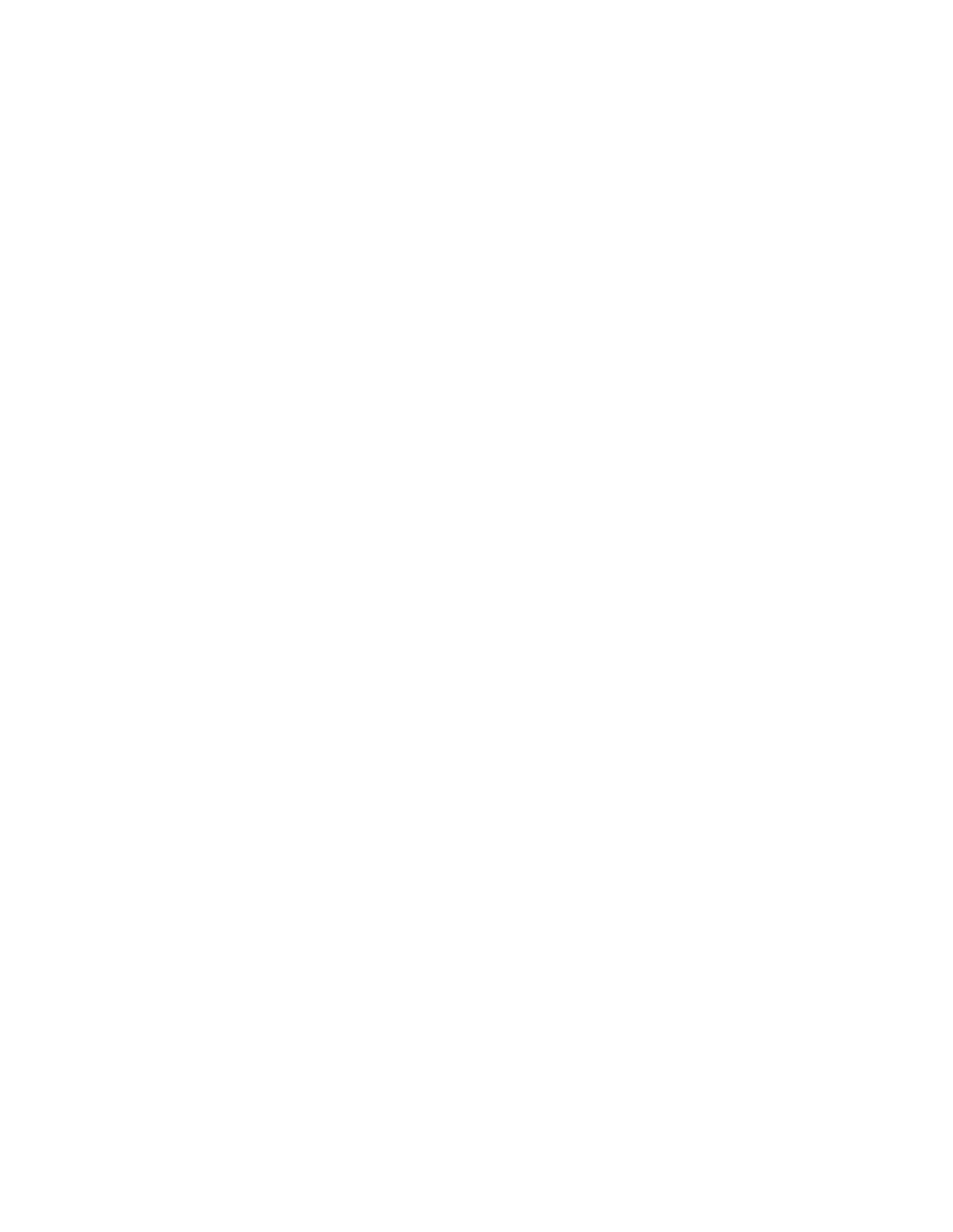#### **The outlines of the Mais Centro Operational Programme**

Mais Centro is an Operational Programme of the National Strategic Reference Framework 2007–2013 whose goals are: i) to bolster competitiveness, innovation and knowledge in the Centre region; ii) to preserve and enhance existing resources within the regional area and to strengthen the region's integration and identity by means of territorial qualification; and iii) to enhance the specific resources of the territory, bolster the region's identity and qualify the sub-regional areas in an integrated manner.

Mais Centro was structured in such a way as to embody the major strategic priorities established for the region for the 2007– 2013 period and mobilises a huge array of public policy instruments (29 operation typologies) supported by the ERDF, whose beneficiaries are public and private entities (in the case of enterprises, the incentives are only aimed at those of smaller size) active in the 12 NUTS 3 of the Centre region.

With an overall financial allocation of around 1.652 billion euros in ERDF structural financing, $<sup>1</sup>$  Mais Centro is structured</sup> around three Priority Axes of key intervention, namely: Axis 1 – Competitiveness, Innovation and Knowledge (with an allocation of 718 million euros); Axis 2 – Enhancement of the Regional Area (210 million euros); and Axis 3 – Local and Urban Cohesion (724 million euros).

#### **The gap between the contexts in which the Programme was prepared and implemented**

Mais Centro was designed in a macroeconomic context marked by an outlook of continued and sustained economic growth and jobs creation, but the actual context surrounding the execution of the Programme, however, has been decisively marked by a global economic and financial crisis of sizeable proportions in the more advanced economies and, in Portugal, following the crisis in its external financing, by a climate of hard financial adjustment based on fiscal and budgetary measures that have severely reined in incomes and domestic demand and translated into the longest and most intense downturn in economic activity and private consumption in its most recent history.

The profound change in the economic and financial context verified during the Programme's implementation has had decisive repercussions on the level and composition of business and non-business investment, both in terms of market conditions and financing conditions. The chief effects of this change in context are felt at two levels – the prolonging of the period of execution of projects and the delaying of the production of the respective impacts – which combine to reduce the field of analysis as far as the number of projects completed by the evaluation reporting date (31 December 2012) is concerned and to complicate the full gauging of the impacts produced.

#### **The financial scale of Mais Centro**

i.

Up to 31 December 2012, Mais Centro had supported 3,238 operations under the three Priority Axes analysed, involving overall approved Community financing of around 1.615 billion euros and attaining a commitment rate of 98% of the ERDF financing programmed. The Programme's execution rate, up to the said date, was around 56%, in line with the rest of the NSRF's operational programmes as a whole.<sup>2</sup>

In the overall context of the Programme, enterprise incentives account for 47% of the total number of operations and 22% of the approved Community financing, 15% of which is allocated to the innovation incentives scheme. The importance of these typologies in general terms express the priorities established for competitiveness, innovation and qualification of the business fabric in the region for the 2007-2013 period. A more detailed analysis reveals that, under the incentives schemes, support was preponderantly channelled towards small enterprises (50% of the incentives approved), the industrial sector (47%), tourism and services (21% and 23%), and projects of an individual nature, as opposed to projects of a more collective nature. On the other hand, it also shows the lower approvals rate in the incentives scheme for R&TD, bearing in mind the region's goal to raise its performance against the R&D benchmarks.

Besides the incentives schemes, the financing instruments which contributed most notably to the overall financing approved by the Programme are, on the one hand, the investments in requalifying the school network (18% of the total incentive) and those aimed at qualifying and raising the competitiveness of the regional urban fabric (14% of the incentive approved).

As far as the typology of promoters supported is concerned, despite the fact that private enterprises make up around 47% of the total number of operations (corresponding to 23% of the incentive), it is the local government which accounts for the largest portion of incentives granted (60% of the total). In the remaining typologies of promoters considered, also of note are institutes of higher education and R&D centres in terms of the amount of financing provided to the projects supported.

The contracts to delegate competences to the region's 12 inter-municipal communities (CIMs) accounted, in the final version, for around 527 million euros of Community funding, representing around 32% of the Programme's allocation. The allocation of support by operation typology reveals the focus on the requalifying of the primary school and pre-school network (42% of the total), territorial mobility (24%) and local collective facilities and services (10%).

<sup>&</sup>lt;sup>1</sup> Added to which is the amount for technical assistance, which comes under the Programme's Priority Axis IV, which falls outside the focus of the current evaluation.

 $^2$  According to the approval and execution data for October 2013, up to that point the programme had supported 3,928 operations, with a commitment rate of 99% and an execution rate of 66%.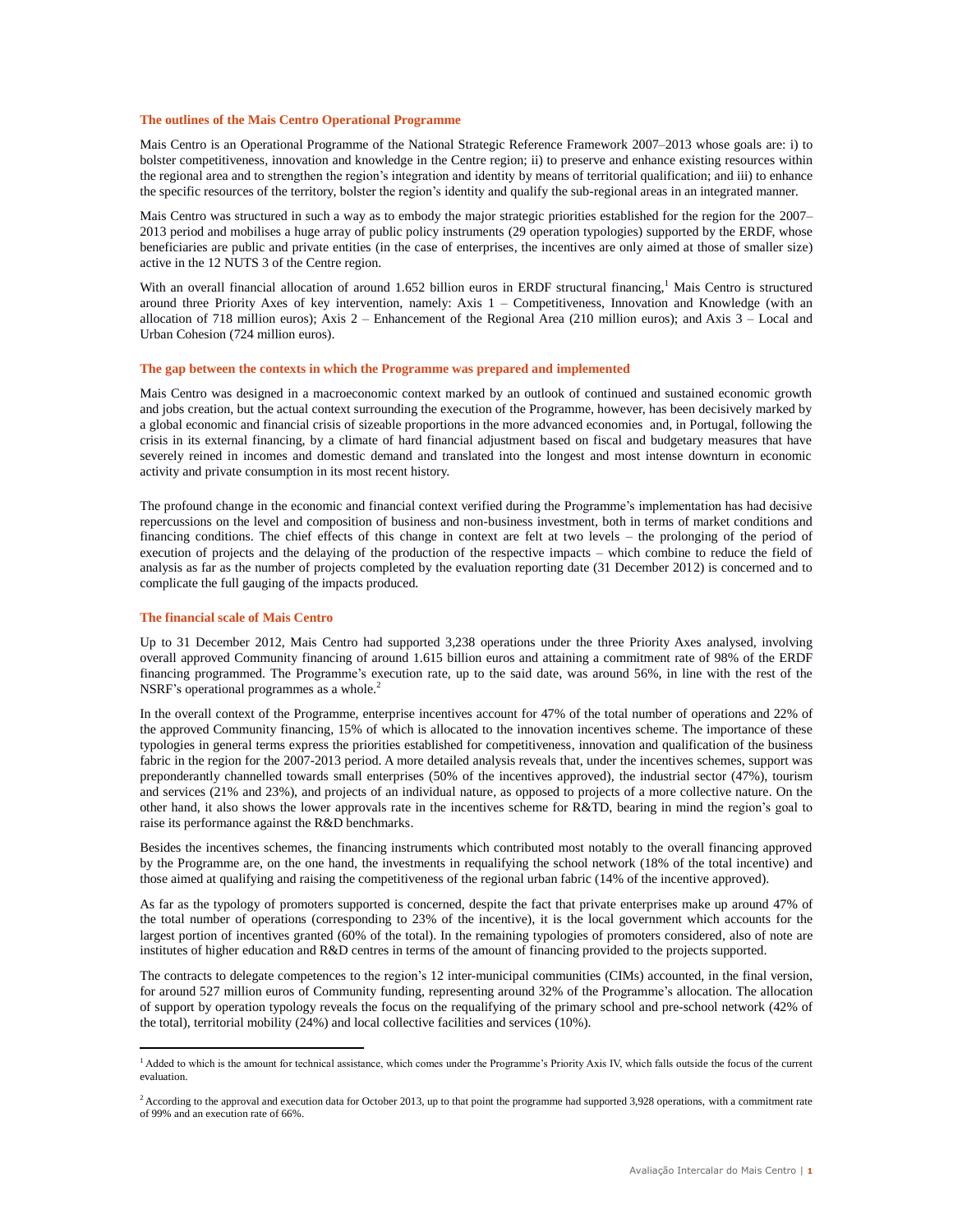#### **The nature of the interim evaluation and its limitations**

The interim evaluation of Mais Centro is part of a series of evaluations foreseen in the Overall Evaluation Plan of the NSRF and the Operational Programmes (OPs) whose purpose is to "contribute to a better understanding of the effectiveness and efficiency of the operational programmes by analysing their outputs, results and sustainability, and the contribution made to these by the OPs". The focus of analysis of the present study is thus directed at the outputs and results of the interventions supported and their contribution to the aims of the Programme.

In line with the corresponding specifications, this study is a response to eight evaluation questions grouped into two distinct categories: firstly, questions related to the performance of the Programme based on the interventions supported; and, secondly, questions associated with the building up of the strategy for the Centre region for the 2014-2020 period. The current evaluation is thus complex in nature, in terms of the multiplicity of intervention areas covered by the Programme, the diversity of actors involved (enterprises, local government, regionally decentralised agencies of central administration, business and regional development associations and non-profit private organisations) and the specific circumstances in which it has been conducted.

The main challenge of the evaluation – which ultimately limits the analysis of the results and the gauging of the real impacts of the Programme – has to do with the range of its effects within the scope of competitiveness, cohesion and territorial enhancement, as well as with the fact that it was subject to re-programmings which implied the transiting of projects supported under some of its intervention areas to other operational programmes of the NSRF (namely the Territorial Enhancement and Competitiveness Factors OPs). The second major challenge stems from the timing of the evaluation: the proximity to the end of the current programming period limits its usefulness as far as the strategic reorientation of the Programme is concerned, but strengthens its contribution in terms of maximising the effectiveness and efficiency of Mais Centro to ensure its successful completion and, above all, to aid the preparation of the next Community structural programming period.

Like most of the NSRF programmes supported by the ERDF, analysis of the outputs and, above all, the gauging of the actual results of Mais Centro were restricted in the current evaluation by the limited number of projects completed: at the time of reporting, only 153 operations (5% of the total) had been formally concluded, all related to enterprise incentive typologies. Added to this number are 446 operations in their final physical or financial phase, in the vast case those under Axis 3. The evaluation conclusions regarding results and impacts must, therefore, be read with due care to ensure that suitable value is attributed to these specific details.

Analysis of the outputs and results required a critical and systematic reading of the output and results indicators and of the level of fulfilment of the targets set out in the programming phase. It was, above all, an effectiveness analysis undertaken through recourse to data analysis tools and the opinions of the actors, namely through surveys of the promoters of concluded projects or projects with a high level of financial execution, focus groups and interviews with entities involved in implementing the Programme and/or of regional relevance.

At this stage in the implementation of the intervention, the analysis of the potential effects (based on the forecasts at the time of application) was facilitated by the information contained in the Programme's database, but the absence of data on the actual results of the supported projects in the information system and the difficulty of accessing the individual data of the business promoters on the national statistics system databases placed the onus of obtaining information on the actual results on the survey process, limiting counterfactual approaches from being fully undertaken with recourse to microeconomic analysis of the impacts.

## **THE MAIN CONCLUSIONS OF THE EVALUATION**

**The output profile for Mais Centro reveals support for projects which potentially contribute to the thematic agendas associated with internationalisation, innovation, qualification of enterprises and renewal of their business models, and the bolstering of the employability and skills of human resources. More modest contributions were achieved at the level of developing more qualified entrepreneurship and, above all, in investment in more R&D-intensive activities.**

Support for enterprises through the incentives schemes accounts for 55% of ERDF support approved under Priority Axis 1 and, at the time of reporting, has lower approval and output rates than the average for the Programme, revealing the difficulties of mobilising demand and higher levels of selectivity than in the other typologies, as well as the difficulties of executing investments in enterprises. The output profile of the projects supported reveals the bolstering of the high **industrial specialisation** of the Centre region, insofar as all mining and manufacturing activities are over-represented in the Programme compared to the potentially eligible regional business reference group, with particular mention for the chemical, metals, mechanical, electronic, transport material and construction materials sectors. In this context, the investment supported by Mais Centro:

 Appears to contribute to a certain upgrading of the region's **productive specialisation profile**, insofar as activities that intensively seek economies of scale and product differentiation strategies, that are of high, medium-high and medium-low technology, that are tradable and that are positioned in the knowledge-based economy are overrepresented in the Programme compared to the regional business fabric potentially eligible under the incentives schemes; support for investment in activities intense in R&D strategies is, however, under-represented, restricting their potential contribution to overcoming the region's under-specialisation in these activities;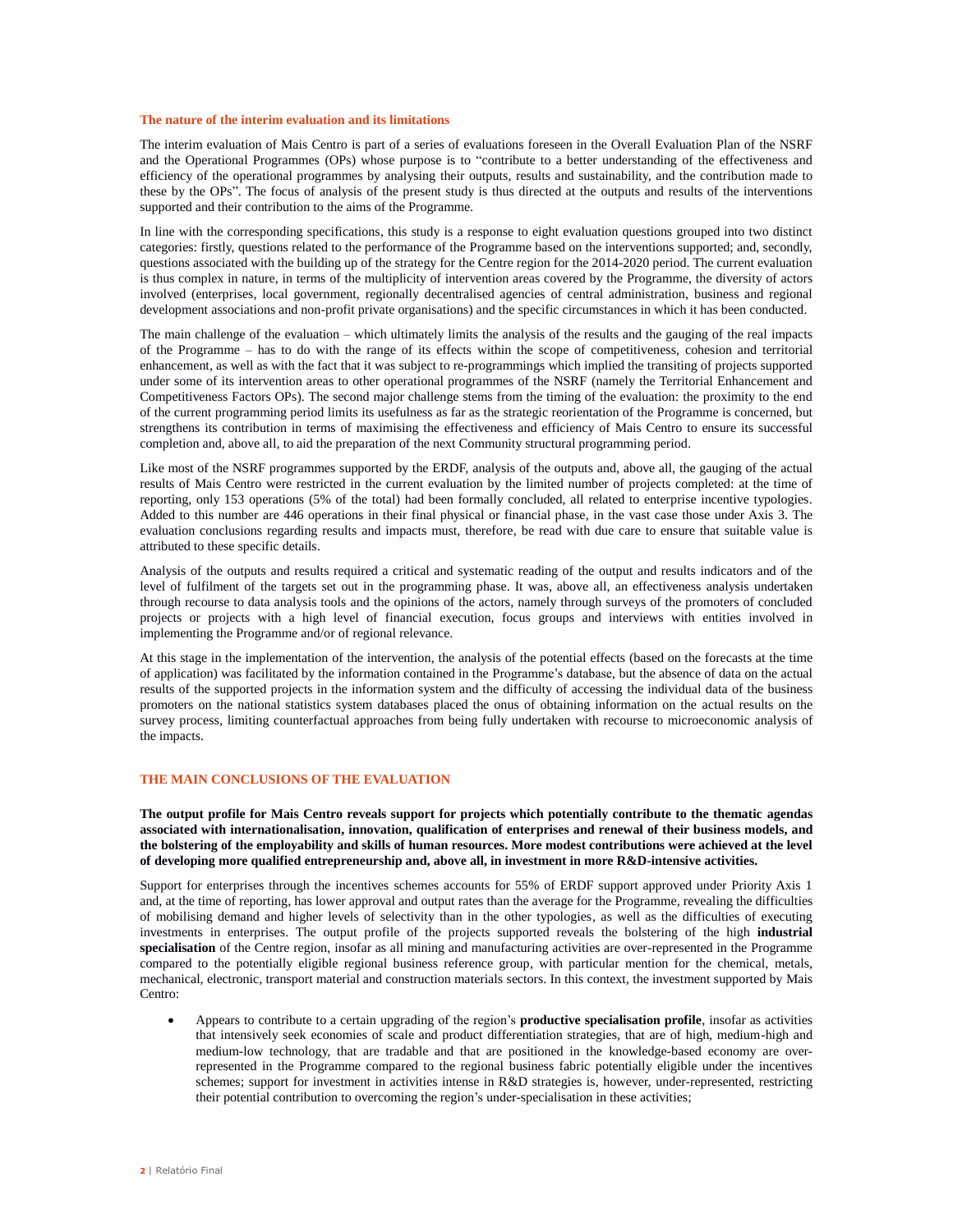- Contributed favourably to the thematic agenda of **internationalisation** and valorisation of tradable goods and services, given the high importance of tradable activities in the demand for the Programme's support, the heavy weight of new exporters and export enterprises in this demand, the relative importance of this theme vis-à-vis expenditure and investment typologies; the enterprises surveyed, and with projects concluded, also registered positive results between the pre- and post-project years in exports (up 35%) and greater export orientation (up 15 percentage points);
- Appears to contribute positively to implementing the **innovation** agenda, insofar as this theme is heavily present in the investment and expenditure typologies, strategies, competitive factors and qualitative impacts favoured by the interventions supported, specifically in terms of innovation in products, services and/or productive processes, while the demand profile appears to favour activities which are more intensive in technology, knowledge and more advanced, dynamic and innovative competitiveness factors (economies of scale, product differentiation);
- Appears to have made a sizeable contribution to implementing the thematic agenda for **qualifying enterprises** and renewing their business models, bearing in mind the nature of the investments supported and the strategies and competitive business factors favoured; positive results were also verified in the enterprises surveyed as far as innovation and differentiation and qualification of products and services are concerned, and, in more quantitative terms, the weight of skilled employment (up 7 percentage points) and productivity (up 10%) between the pre- and post-project years;
- Has made a positive contribution to bolstering **the employability and skills of human resources**, of which, at the level of promoter enterprises surveyed with completed projects, the evolution of employment and skilled employment between the pre- and post-project years (up 26% and 66%, respectively) is of note;
- Has made a positive contribution to the aim of promoting **entrepreneurship**, but below the target forecasted for the corresponding indicator; projects associated with the creation of new enterprises are not especially intensive in technology and in more advanced and dynamic competitiveness factors, but dominated by medium-low and medium-high technology, the intensive seeking of economies of scale and easy access to natural resources, besides registering lower importance in tradable activities than the overall average.

The real positive results gauged in the majority of the results indicators must not neglect the existence of significant deviations, by default, in terms of the accumulated variation in turnover (total and international), GVA and, above all, productivity between the pre-project year and post-project year, compared to that expected at the time of application. These deviations bolster stakeholders' perceptions of uncertainty about the real attainment of the expected outputs and results and point clearly to the need for Mais Centro and the intermediate bodies to accompany the projects supported more closely.

## **Priority Axis 1 encompasses an important potential to transform the conditions supporting productive activity, in particular the network of scientific, technological and enterprise hosting infrastructure, but the outputs and results are still far below those indicated by the approvals profile.**

In the aims of bolstering the conditions of support for competitiveness, innovation and knowledge in the region, of note is the focus on strengthening the science and technology network and the conditions promoting business innovation, whose weight within total approvals is consistent with the objective to overcome the region's low technology and innovation intensity by identifying the creation of new forms of cooperation with knowledge and technology transfer centres and new solutions for territorial localisation as decisive triumphs in the region's competitiveness. Support for the areas of business hosting, science and technology parks, incubators and other scientific and technological infrastructure reveals high demand across the board and high admissibility rates in most of the calls for applications, confirming promoters' interest and the suitability of the projects to the strategy set out, as well as the positive performance of the Programme's output and results indicators.

Projects supporting science and technology infrastructure are spread across seven of the region's NUTS 3, according to a multi-centred approach, but heavily concentrated on the two key hubs: Baixo Mondego and Baixo Vouga. The projects are heavily oriented, perhaps excessively so, towards the creation of new physical infrastructure, with little emphasis on consolidation, requalification, re-equipping or the non-material aspect. Relational capital between the key actors in the regional innovation ecosystem has improved significantly with the process of implementing support for science and technology infrastructure, ensuring a very satisfactory level of agreement and coordination and indicating that the solution of acting within a network led by the universities can ensure a certain thrift in investment and enhance the expected results and impacts.

The pursuit of these aims is severely limited by the difficulties in carrying through the projects, which is evident in the low financial output rate of the typologies and the backwardness of the respective indicators when the executed values are considered. In the case of scientific and technological infrastructure, in 2013 several financially relevant projects were cancelled in this typology, indicating an over-valuation of promoters' investment capacities.

**The pace of execution suggests that most of the targets under Priority Axes 2 and 3 will be foreseeably achieved, notwithstanding the series of downward adjustments in budgetary allocations and delays in execution, which stress the critical need for rigorously accompanying the projects and for a valid and eligible reserve fund to deal with falls in approved investment.**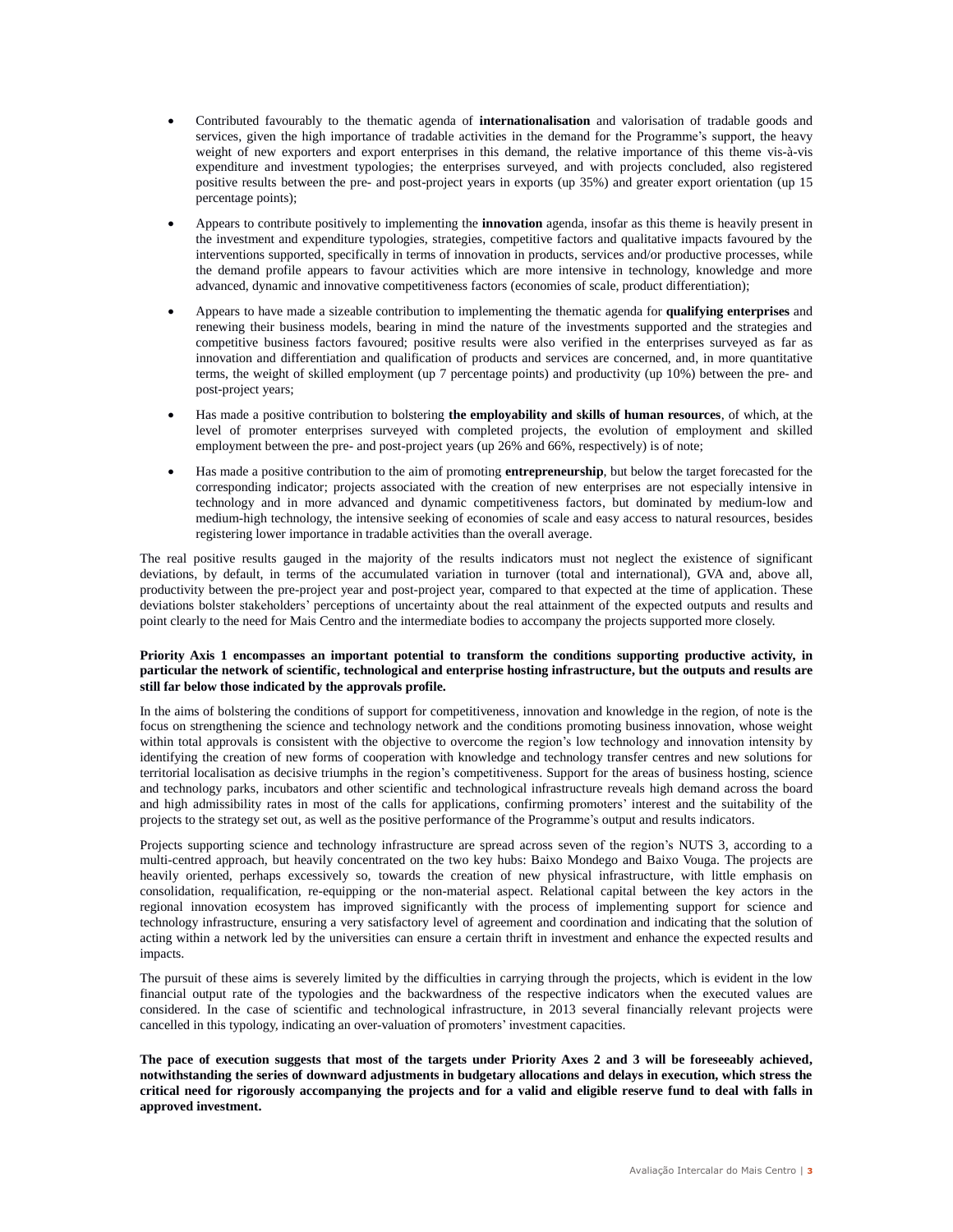At the end of 2012, Axis 2 was overbooked, but the transfer of approved operations to the Territorial Enhancement OP allowed the release of a sizeable amount of funding and the adjustment of the level of commitment to that programmed. The aim of supporting environmental protection, management and qualification accounted for over half the funding approved under the Axis, corroborating the strong ties between the region's identity and the great diversity of natural and cultural resources, whose economic preservation and valorisation is still severely limited by their geographic dispersal and the existing asymmetries in territorial qualification. Considering the approvals, the majority of the output and results indicators for this area have already hit their targets for 2015.

The aim of enhancing and safeguarding cultural heritage and access to the enjoyment and participation in cultural activities accounts for 15% of the amount approved under Axis 2. The targets for the respective output and results indicators have already been hit, and will likely be surpassed, despite the difficulties in execution, indicated by the output rates and downward adjustments for projects of a structuring nature. Cultural heritage interventions are relatively dispersed and are reactive in nature given the poor state of heritage conservation, while support for the valorisation and real enjoyment of these resources by the public has been far less achieved. In terms of support for network cultural programming, of note are the gains in scale and efficiency attained by the cultural market operators and, consequently, the boosting of cultural consumption in territories more distant from the main centres of production.

Support for health infrastructure and facilities accounts for 32% of the approvals under Axis 2 and has one of the Programme's highest rates of execution. The corresponding output and results indicators at the end of 2012 were in line with or very close to the targets for 2015, with prospects of attaining them.

Priority Axis 3 accounts for the largest slice of the Programme's planned, approved and executed Community funding, a fact which should be seen in light of promoters' strong interest in the support available through the cities policy and in carrying through the national strategy to requalify the school network. Interventions to improve mobility, accessibility and transport also stand out within the framework of approved projects. These typologies share strong demand, high admissibility and approval rates and performed positively in the respective output and results indicators, which, in general, were in line with or higher than the targets for 2015, with the exception of the number of municipalities involved in urban rehabilitation and the population benefitting from circular or variant interventions to the main urban centres. In both cases, it is anticipated that the targets will be reached, bearing in mind the number of applications under analysis and the establishment of a valid and eligible reserve fund for some typologies if a fall in investment is observed in those with lower execution levels.

#### **Although the integrated approach to problems and solutions, based on public-private and public-public partnerships, is evident in the programmatic documents and the approvals profile, organisational and executive weaknesses are visible in the regional and local institutions which have hindered the effective achievement of the aims of Mais Centro.**

In the conception and programming of Mais Centro, there is clear recognition that the achievement of the aims depends heavily on the type of relationship to be established between the different public and/or private regional actors. The effort of strategic and operational planning developed by the public promoters outside the sphere of local government and by nonbusiness private promoters is recognised as innovative and clearly reflected in the strong reaction to the calls for applications.

However, difficulties in the implementation of the approved projects can be identified, evidenced by the low rates of output associated with promoters such as associations and other non-profit private organisations, NGOs and institutes of higher education. Of note among the main reasons for the low level of execution are the weak financial and operational autonomy of certain institutions, causing delays in the decisions to award the various components of investment (namely in cases subject to ministerial control and those involving the buying or expropriation of land) and severe limitations on the contracting of human and technical resources. Added to this is the absence of an operational/executive leadership of the projects and a team inside the promoter bodies with the necessary training and resources to implement projects of high technical complexity.

At the cities policy level, strategic partnerships and programmes were developed whose implementation appears to reveal better results at the smaller geographical scale, which is corroborated by the good performance of most of the projects encompassed within the Partnerships for Urban Regeneration and the much more modest results of the Urban Networks for Competitiveness and Innovation, in which the diversity of actors and the supra-municipal scope complicated the implementation of the corresponding action programmes.

## **The opportunity to use the territorial development programmes (PTD) as tools to territorialise public policies and to interlink strategies of a sub-regional scope with the regional strategy implicit in Mais Centro has not been fully explored. The aims to decentralise the responsibility for integrated conception, execution and monitoring to the CIMs and to promote processes of organisational learning were severely curtailed by the instability of the operational contractualisation model.**

The main process of interlinking between the investment strategies and intentions of the sub-regions represented in the CIMs and the Regional Programme was developed in a short period of time and adopted the project as the unit of analysis. No moments (or processes) have been identified in which this focus on the action plan has been duly encompassed by strategic aims and priorities modelled in the PTDs or assessed in light of the commitment of other actors important for the development of the territory. The poor use of the PTDs as an instrument of strategic reasoning and criterion for analysing the merit of the applications outside the scope of the global grant contracts also limited the potential of the PTDs as an instrument for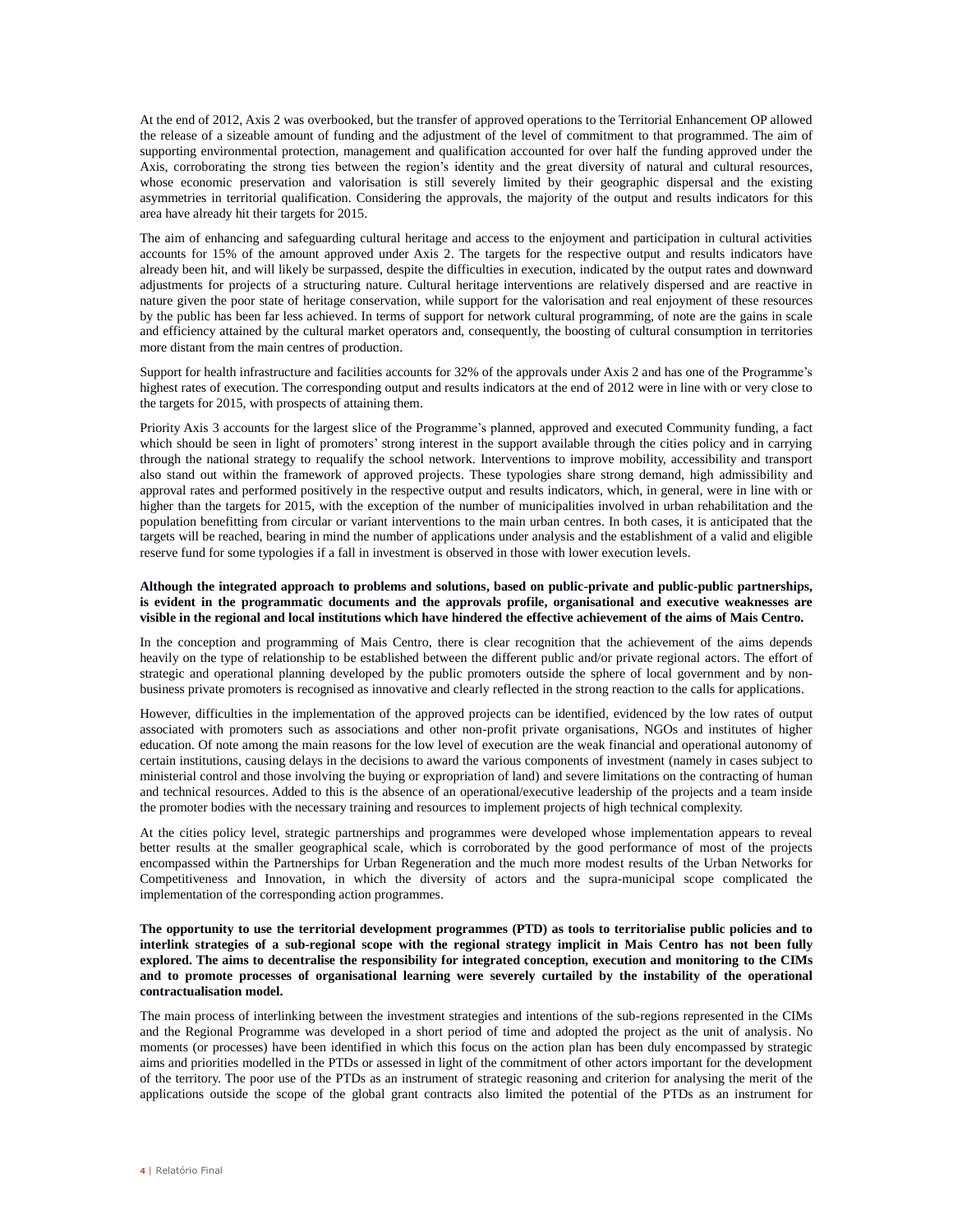interlinking sub-regional development options with other territorially based instruments, the regional strategy and the three NSRF agendas.

The organisational model for implementing the contracts to delegate competences and, in particular, the competences legally attributed to the CIMs as intermediate bodies was substantially altered over time, including a decision to revoke competences, implying greater monitoring and supervision by the Technical Secretariat of Mais Centro. In practice, this solution resulted in the duplication of numerous tasks and became a major brake on the participation of the CIMs in implementing the Programme.

The pressure to identify and approve more mature projects and the alteration of the regulatory framework neither created the ideal conditions for the approval of projects, which due to their inter- and/or supra-municipal nature require a longer period in which to mobilise partners and construct consensus, nor for organisational learning. The training of the technical teams focused on the procedures and tools necessary to execute non-revoked tasks, leaving little time and resources for the teams to strengthen their role as agents of regional planning and development. Nevertheless, it was recognised that the contracting was an incentive to set up technical teams which probably would not have been set up in a different context and that the CIMs had begun launching projects aimed at achieving gains in effectiveness and efficiency at the sub-regional level, outside the scope of contractualisation.

#### **In a very difficult economic and financial climate, the support provided by Mais Centro contributed decisively to implementing investment or increasing its size.**

The ambition expressed by Mais Centro must be relativised by the amount of funds available, approved and executed, insofar as it curtails the Programme's potential penetration in the region's investment flows: the estimated weight of eligible investment executed in terms of the total gross fixed capital formation in the region points to a figure of around 5%.

As the replies to the promoter surveys reveal, the support granted by Mais Centro was key to realising the investment supported, within the framework of difficult circumstances and tight controls on financing.

In the case of the business incentives schemes, it can be concluded that:

- The vast majority of promoters (63%) recognise that the support of Mais Centro contributed decisively to carrying through investment or to increasing its size;
- For 22% of respondents, the incentives acted above all as investment "accelerators", bringing forward and shortening the respective output cycle, while for 23% the support received essentially allowed the structure of project financing to be changed, reducing the need to obtain outside capital, specifically bank loans;
- Around 35% of respondents accepted that without the incentives they would not have created jobs and around 41% indicated that they would have created fewer jobs or less skilled jobs.

As far as operation typologies aimed at non-business promoters is concerned, the survey results conclude that 58% of respondents recognised that Mais Centro support contributed decisively to investments being carried out or to them being larger, with around 48% indicating that they would not have developed the project without the support. The effects of expanding and accelerating the investment via this support are, consequently, less valued by these promoters.

#### **The contribution of the interventions to the aims of Mais Centro is recognised by the promoters, particularly as concerns their impact at the local level, taking the form of a complex matrix of interwoven, indirect and induced contributions between the Programme's Priority Axes.**

Promoters' self-assessment regarding the projects' contributions to the aims of Mais Centro is consistently more positive when considered at the local level, revealing that the beneficiaries perceive a tendency for limited results at the wider and more integrated regional level. The more local scope of the results reflects the small number of projects developed in partnership and at the supra-municipal level, as well as the more infrastructure-style nature of the investments supported by the Programme (as opposed to the low levels of more non-material investment, whose effects tend to be wider in geographical scope and target audience).

Non-business promoters' assessment of the contributions of the interventions to a wide range of Programme aims reveals that the operations supported contribute directly to the goals of the Priority Axes they fall under, but also that the impacts on regional development result from the approach of a complex matrix of interwoven, indirect and induced contributions between the Axes. The biggest contributions will make themselves felt at the level of promoting territorial cohesion, increasing the quality of public services and fostering urban regeneration and requalification of specific city areas. The contributions are also important for boosting the number of and access to collective facilities and services, for enhancing and qualifying the environment and for promoting the region and its products.

## **The impact analysis reveals that Mais Centro has had a positive effect on qualifying the productive fabric and business employment, with the Programme focusing on the most dynamic segment of the productive structure of the region's small and micro enterprises and allowing the expansion and intensification of the segment's export base.**

Notwithstanding the limitations stemming from the data provided to develop the counterfactual analysis, the collated results suggest that the Programme has had a positive effect on qualifying the productive fabric and employment. In aggregate terms,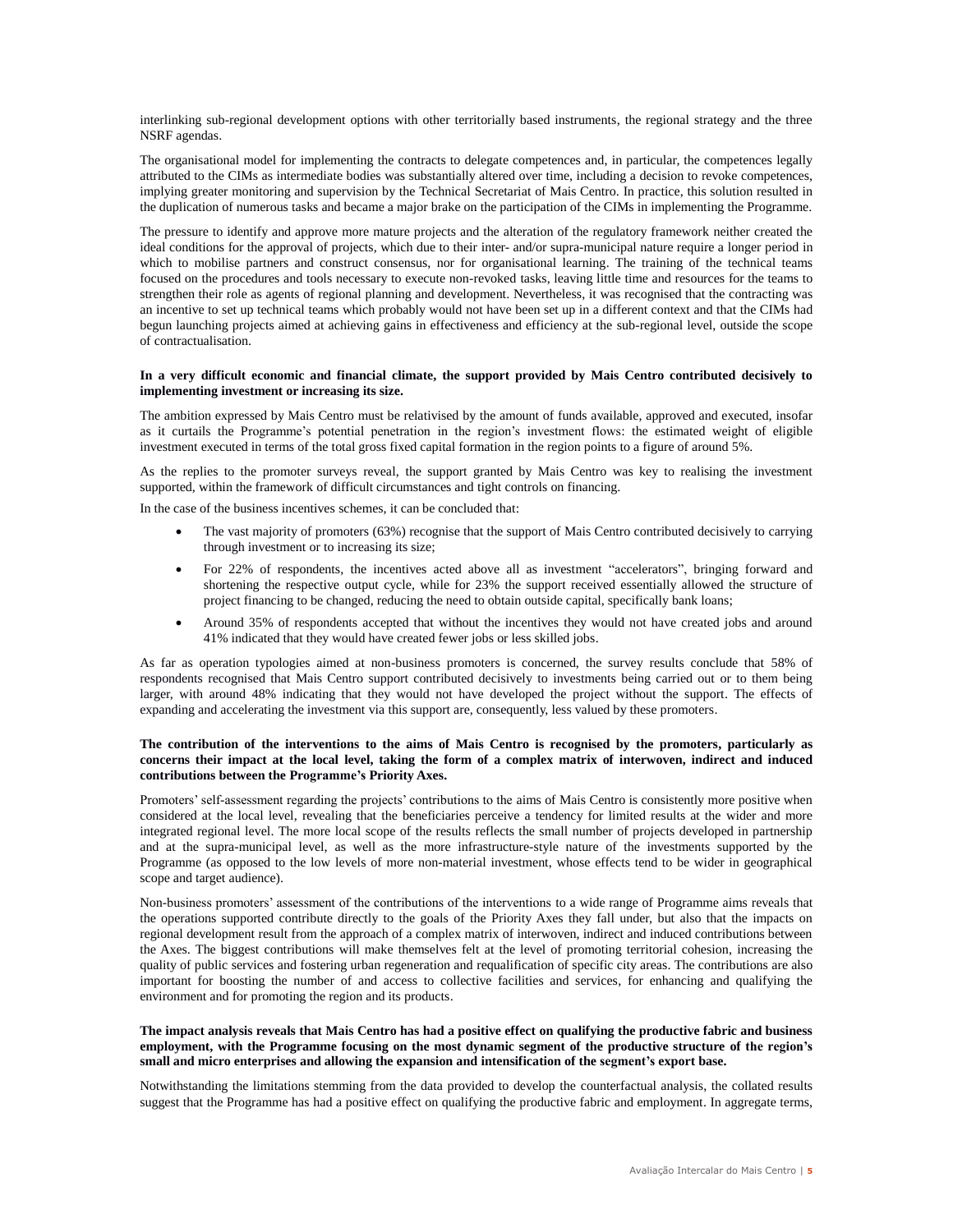from 2007–2011 the treated units reveal a more positive performance in all indicators than the untreated units, a fact most evident with regard to exports, jobs and GVA and more modest in terms of productivity and orientation towards international markets.

The more positive performance of the treated units was chiefly boosted by the positive results achieved in 2010 and 2011, when the Programme's effects most likely started to bear fruit. The combined analysis of the aggregate figures and distribution of the annual variations in the variables considered allow us to conclude that, besides providing support to the most dynamic segment of the productive structure, the Programme has had an important effect in terms of firms' survival, and has also supported the emergence of new well-performing business units. It is thus helping to restructure the region's business fabric.

## **The change in the economic context has had the largest and most divergent impact on the Programme's aims, creating manifestly adverse effects at the level of private initiatives and public investment.**

Most promoters of more mature projects maintain their expectations concerning the execution of the investment approved at the application stage. The factors contributing most to the shortfalls observed between the results forecast and those actually achieved were, in the case of enterprises, the worsening economic and financial situation and, in the case of non-business promoters, the complexity of the rules for public contracting, the insufficient maturity of projects at the application stage and the delay in the contracting of the projects.

The deterioration in the economic situation presented the Programme's implementation with additional challenges, namely from the moment a much more restrictive framework for access by enterprises to financing was introduced, causing a change in the "value" of the incentives perceived by the Programme's beneficiaries and a certain "devaluing" of the premium effect and a gradual "revaluing" of access to financing. The economic and financial crisis made it more difficult to execute projects and dictated demand and investment dynamics more aligned with the new framework of budgetary restrictions and tighter credit controls, limiting the Programme's initial ambition in specific areas, such as those of a more innovative nature and projects developed in partnership.

In public projects, the financial difficulties felt by central and local government – together with the inherently complex budgetary process – limited their intervention at the level of investment expenditure, to which were added the difficulties stemming from changes to their strategic orientation and entities' dynamics, creating a negative impact on the Programme's execution.

Some procedural difficulties related to the certification of expenditure on projects contractualised with the CIMs, as well as the occurrence of bankruptcies among contractors and suppliers, manifested themselves as unexpected effects and limitations on the execution and attainment of the aims targeted by the interventions. Moreover, the expectations initially created around instruments based on strategies of cooperation and interlinking did not come to fruition on the ground, given the financial problems experienced by the promoters, as well as the complexity inherent to managing projects with multiple actors.

#### **Promoters are confident as to the conditions for the future sustainability of investments, despite the heavy dependence of projects on efforts to consolidate the national accounts, in the case of public projects, and the potential impact of the current economic context on the projects supported and on the promoters themselves, in the case of business projects.**

The vast majority (around 72%) of the responses to the survey of non-business project promoters felt that the conditions existed to ensure the future financial sustainability of their project, with the normal functioning and operating costs at the operational phase of the facilities being assured. However, the financial sustainability of investments is highly dependent on public resources and will be severely affected by the efforts to consolidate the national public accounts and promoters' capacity to boost the infrastructures and facilities supported.

The interviews and case studies reveal that, in particular cases, supported investments have been over-sized and the expectations of sustainability associated with the future use/profitability of facilities has not materialised, revealing the need to ensure a more thorough approach in this matter at the application stage and to accompany implementation more closely.

Despite the growing basic concerns regarding the feasibility analysis and the economic and financial sustainability of the business investments, the impact of the current economic context has significantly widened the risks with regard to the success of the projects supported and even as regards the evolution of their promoters.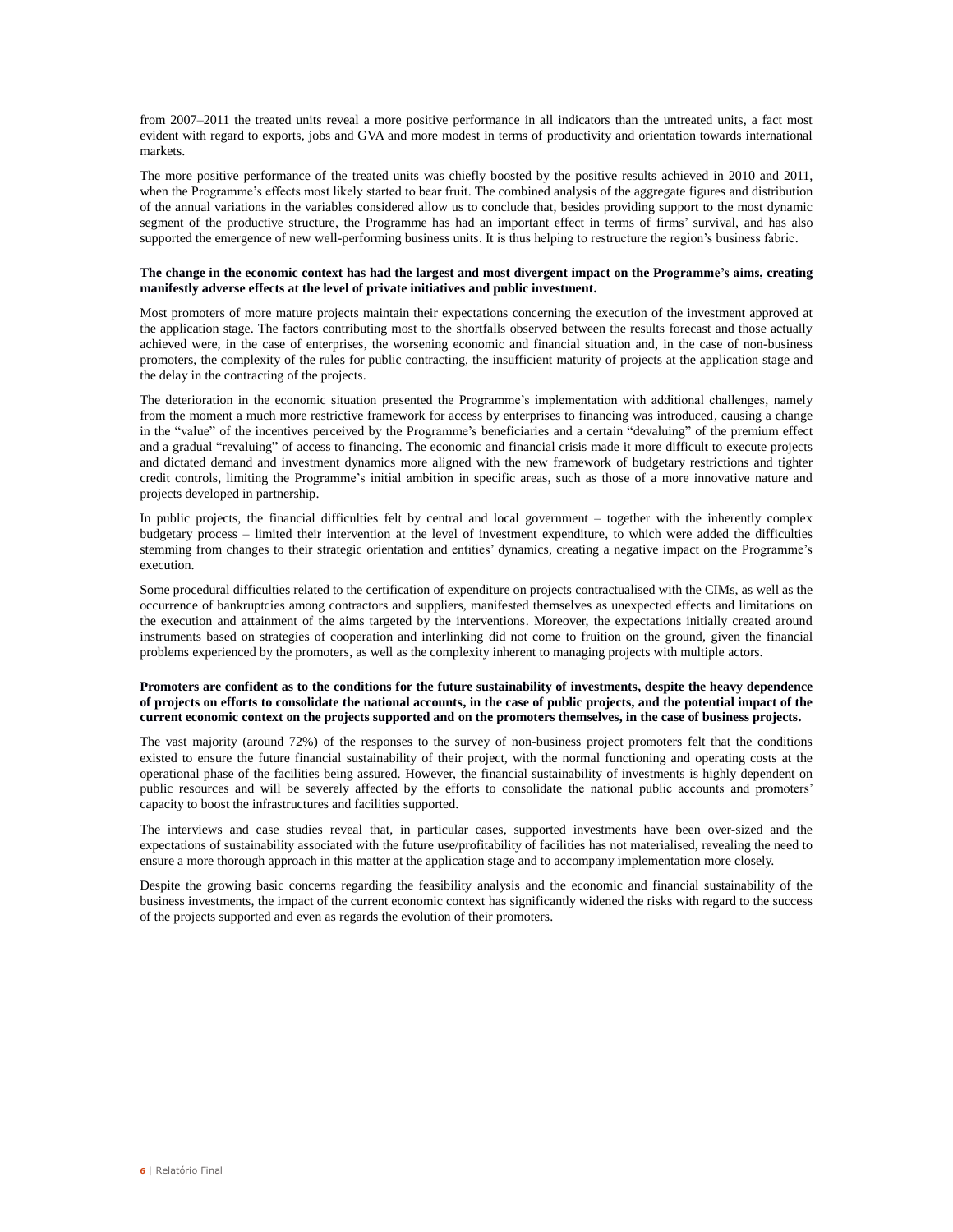# **THE MAIN RECOMMENDATIONS OF THE EVALUATION**

Bearing in mind the above conclusions and the major issues and challenges for the 2014-2020 period, the evaluation allows us to make several recommendations in the aim of ensuring more effective and efficient public policy interventions under Mais Centro, both in the Programme's final implementation stage and from the perspective of preparing the next Community programming period.

#### **Recommendations aimed at improving the effectiveness of programming from a strategic point of view**

## **Promoting/bolstering interlinking between the future Regional Programme and the future Thematic Programmes, including those financed by the European Agricultural Fund for Rural Development (EAFRD) and European Maritime and Fisheries Fund (EMFF)**

The targeted strengthening of interlinking should be processed in terms of strategic agreement of the supported interventions, the forwarding of applications between programmes, the non-overlapping of actions financed and the sharing of information about applications and projects approved/underway. This would allow greater convergence of effort in the interlinking between the region's strategy and the more thematic/national strategies applicable to the region. Effective implementation should be monitored by the bodies charged with coordinating the implementation of the European Structural and Investment Funds.

## **Assuring the inducing of more qualified "demand" and greater focus on sectors identified as central within the framework of the intelligent specialisation strategies for the Centre region**

For this purpose, of particular importance are a more selective approach and/or greater concentration on the initial and execution stages of a project's lifecycle, accompanying the development of promoters' ideas and the configuration and strategic development of their projects. As far as enterprise incentives are concerned, a more selective approach could be introduced at the regulatory level and, above all, at the call for applications stage by using more thorough eligibility, selection and ordering criteria for applications. Eligibility and merit should be guided by the regional strategy, favouring cooperative projects and providing follow-up, and increasing recent efforts to channel more financing to technology and knowledge intensive activities, more qualified entrepreneurship, international business, tradable sectors and import substitution.

#### **Continuing to prioritise the leadership of universities in developing strategic science and technology programmes and in managing regionally based research, development and innovation networks**

The future regional focus on science and technology must favour operations aimed at consolidating, requalifying and renovating, as well as developing scientific research programmes and technological development based on the region's existing infrastructures and capacities within an even broader scope. Greater importance ought to be given to the non-material actions of promoting and boosting the ecosystem of regional innovation, innovation network management, human resource training and involvement in international research networks in the aim of capitalising on the existing infrastructures.

## **Protecting the internal complementarity of the various policy instruments and fostering more effective interlinking between the incentives schemes and financial engineering mechanisms in the financing model for business investment projects**

Promoting links between R&D and innovation and the market and fostering a more active role for instruments like financial engineering, by associating them with the strategic priorities of the region's structural transformation, are the essential elements of the present recommendation. Associating incentives with financial engineering may involve venture capital, investment funds, business angels and/or low-interest credit facilities, thus preventing the current fragility of the business fabric in terms of capitalisation indices and difficulties in obtaining access to medium- and long-term debt capital financing at competitive rates. Complementarity between instruments also implies that identical types of incentive be established for each typology of expenditure eligible under the incentives schemes, avoiding the occurrence of arbitration between instruments.

#### **Favouring projects that are collective, supra-municipal and have a larger non-material component**

It is important to capitalise, in the next programming period, on the experience accumulated by the CIMs and the public and private collective organisations involved in implementing the Collective Efficiency Strategies, bolstering support for projects that are collective and supra-municipal in nature and affect key intervention areas of the region's strategy, and promoting support for investments of a non-material nature, preferably network-based, which enhance the effort to create and rehabilitate infrastructures/equipments during the current programming period. The focus on these projects must be accompanied by support for institutional capacity-building projects which can expand and qualify the network of public and private collective organisations operating in the region and strengthen promoters' capacity to ensure adequate levels of execution and effectiveness and efficiency in the management of the projects.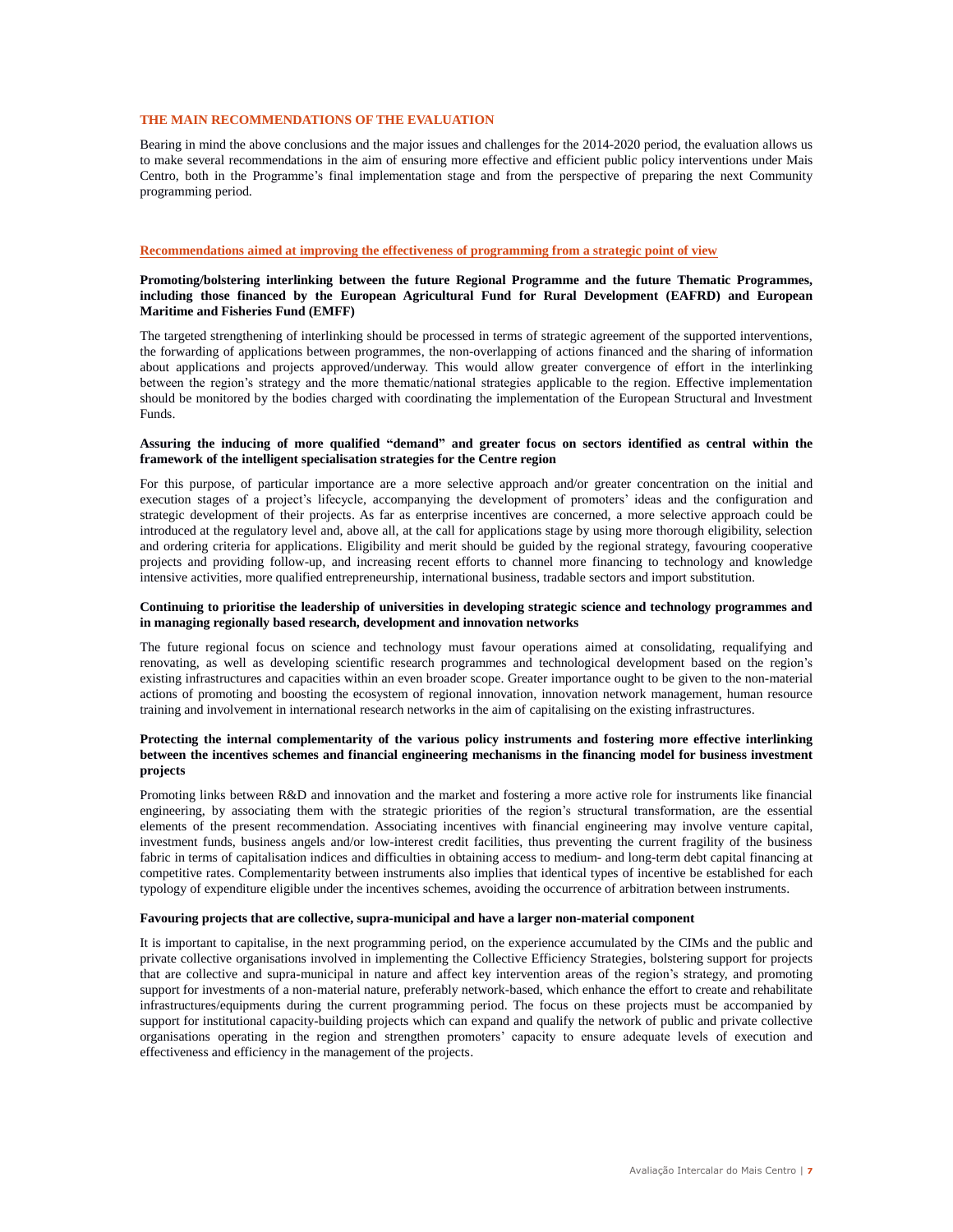#### **Valorising collective action approaches to strengthen the region's competitiveness**

Collective action approaches – of which joint, co-promoted, mobilising and demonstrator projects, and support for collective actions are examples – are especially important for the region's small and micro enterprises (lacking in resources and management skills and with a poorer track record in defining and implementing investment projects of this kind and size) and in actions to expand the export and innovative enterprise base. As specifically concerns the completion and operation of the network of science and technology parks, incubators and business hosting areas, it is important to enable the promoter bodies to deal with the technical, administrative and bureaucratic complexity of the project execution phase.

### **Favouring the deepening and broadening of experience of vouchers as simplified instruments providing access to expertise for small enterprise initiatives**

The simplified nature of this type of instrument and the small amounts of support involved allow very broad interventions to be developed without significant financial allocations or bureaucratic and administrative costs. Expanded vouchers can engage enterprises with supporting infrastructure, plug gaps in resources, create a market in technical, technological and training services for entities providing advanced services for competitiveness and for organisations within the regional scientific and technological system, and foster projects to reap the economic benefits of R&D and technology transfer. The strategic accompanying of this interlinking by public agencies is crucial and it is recommended that service provider entities undergo a pre-qualification phase.

#### **Giving greater importance to the conditions of sustainability of interventions at the application stage and ensuring adequate** *a posteriori* **follow up**

In a scenario in which a more selective approach to support for infrastructure-based interventions is anticipated, it appears fundamental to give greater importance to the conditions of sustainability of interventions at the application stage and ensure adequate *a posteriori* follow up in order to verify actual sustainability conditions and the results achieved by the interventions.

#### **Placing greater emphasis on the orientation of the funds towards the results targeted by the Regional Programme rather than programming centred on the potential conditions**

Reinforcing orientation towards results aims at making the effects of Community financing on the region's economy and society more effective and enduring, and implies: i) more careful selection via better interlinking between tighter access and more guaranteed results; ii) associating the granting (of part) of the incentive according to the actual results achieved, either via the use of reimbursable or non-reimbursable incentives, or the incremental application of penalties in the event of nonfulfilment; iii) considering the inclusion of results indicators in sufficient number to measure a wider range of effects of the Community support; iv) the adoption, by the promoters, of monitoring systems designed to collect and collate the basic information necessary to calculate the indicators; and v) accompanying the projects beyond their completion.

## **Recommendations aimed at improving effectiveness and efficiency from an operational point of view**

## **Adopting a more flexible, simplified and less bureaucratic regulatory framework**

The regulatory and administrative framework to be adopted for the 2014-2020 period should be more flexible, simplified and less bureaucratic in the way it relates to the business promoters, with less "upfront" investment and more effective physical accompanying of the strategies and investment cycles, particularly of promoters who are well embedded in their respective activities and/or clusters, with strategies clearly oriented towards innovation and value creation and towards the strengthening of positions in international markets at every stage of a project's lifecycle.

#### **Creating the conditions for the timely stabilisation of practices and procedures associated with the implementation of more innovative and complex instruments**

In defining the implementation model of the instruments for integrated territorial approaches or of other instruments which are more innovative, complex or included in contractualising processes, it is important to safeguard the involvement of the certifying and auditing authorities and, later, the potential users of the system to approve and monitor the projects, in the sense of stabilising practices and procedures at a stage prior to their implementation.

## **Ensuring greater maturity and pertinence in the operations at the approval stage, as a means of maximising the effectiveness of interventions and raising their future levels of execution and sustainability**

The targeted extra maturity and relevance of the operations may be ensured by: i) the timely stabilising of regulations or strategic guidance documents associated with the implementation of the Programme intervention typologies; ii) a more proactive approach from the management authority or intermediate bodies in supporting the structuring of interventions, in particular those which are most strategically important to the region, are the largest and/or have the greatest involvement by differentiated actors; and iii) the requirement for execution projects, when relevant.